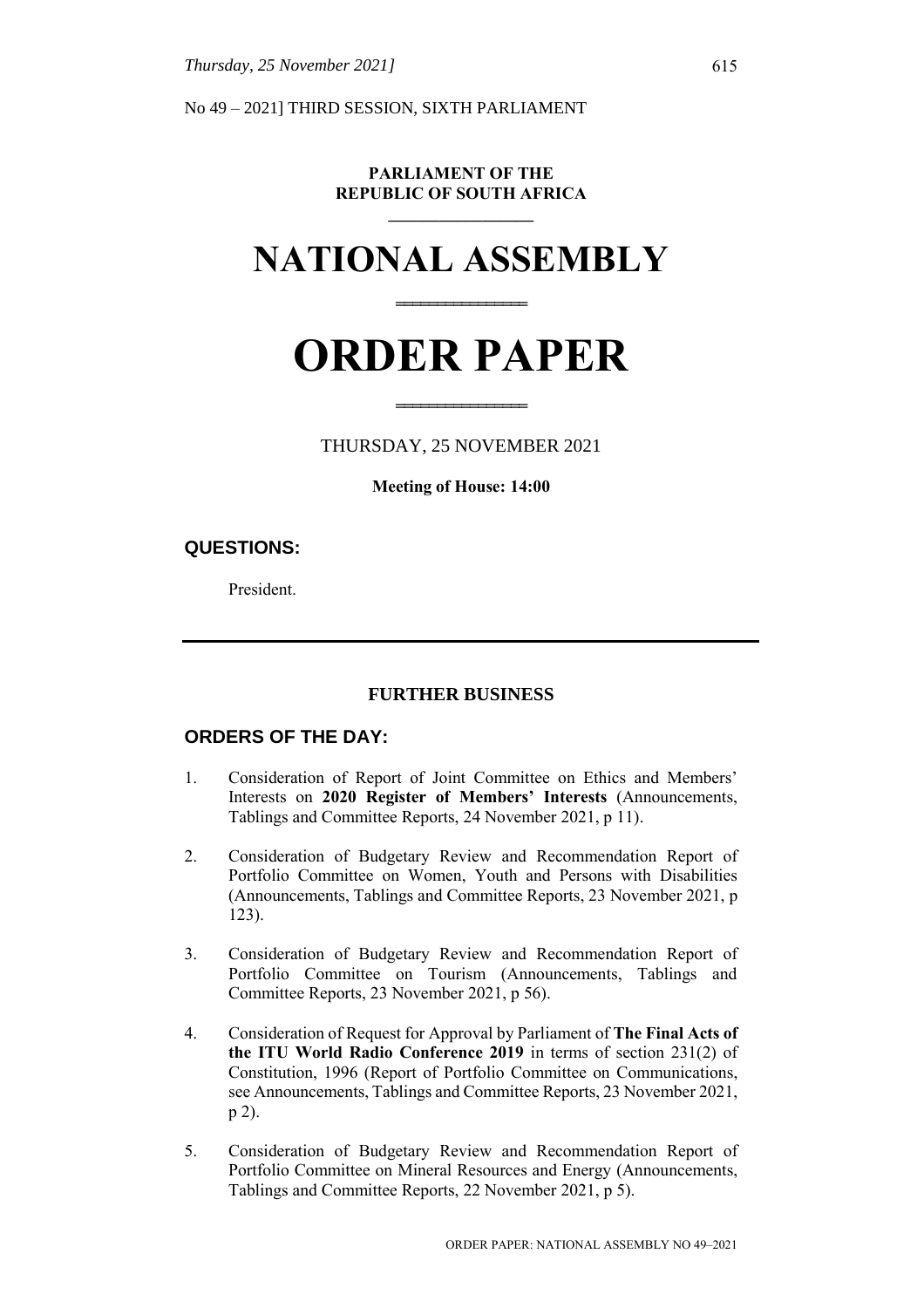- 6. Consideration of Budgetary Review and Recommendation Report of Portfolio Committee on Communications on **Government Communication and Information System and Media Development and Diversity Agency** (Announcements, Tablings and Committee Reports, 19 November 2021, p 168).
- 7. Consideration of Budgetary Review and Recommendation Report of Portfolio Committee on Communications on **Department of Communications and Digital Technologies and entities** (Announcements, Tablings and Committee Reports, 19 November 2021, p 84).
- 8. Consideration of Report of Portfolio Committee on Higher Education, Science and Technology on **2020/21 fourth quarter and 2021/22 first quarter financial and non-financial performance of Department of Science and Innovation** (Announcements, Tablings and Committee Reports, 19 November 2021, p 69).
- 9. Consideration of Report of Portfolio Committee on Higher Education, Science and Technology on **2020/21 fourth-quarter and 2021/22 firstquarter performance of Department of Higher Education and Training** (Announcements, Tablings and Committee Reports, 19 November 2021, p 53).
- 10. Consideration of Report of Portfolio Committee on Trade and Industry on **Department of Trade, Industry and Competition's fourth quarter financial and non-financial performance for 2020/21 financial year** (Announcements, Tablings and Committee Reports, 19 November 2021, p 39).
- 11. Consideration of Budgetary Review and Recommendation Report of Portfolio Committee on Trade and Industry (Announcements, Tablings and Committee Reports, 19 November 2021, p 5).
- 12. Consideration of Interim Report of Portfolio Committee on Trade and Industry on **Copyright Amendment Bill** [B 13B-2017] (National Assembly – sec 76) (Announcements, Tablings and Committee Reports, 19 November 2021, p 3).
- 13. Consideration of **Annual Report of Joint Standing Committee on Intelligence for financial year ending 31 March 2020 including period up to December 2020** (Announcements, Tablings and Committee Reports, 10 September 2021, p 6).
- 14. Consideration of **Report of** *Ad Hoc* **Committee to initiate and introduce legislation amending section 25 of the Constitution** (Announcements, Tablings and Committee Reports, 9 September 2021, p 22).
- 15. Second Reading debate **Constitution Eighteenth Amendment Bill** [B 18 – 2021] (National Assembly – sec 74(2)) – (*Ad Hoc* Committee to initiate and introduce legislation amending section 25 of the Constitution of the National Assembly).
- 16. Consideration of Report of *Ad Hoc* Committee to initiate and introduce legislation amending section 25 of the Constitution on **Second call for**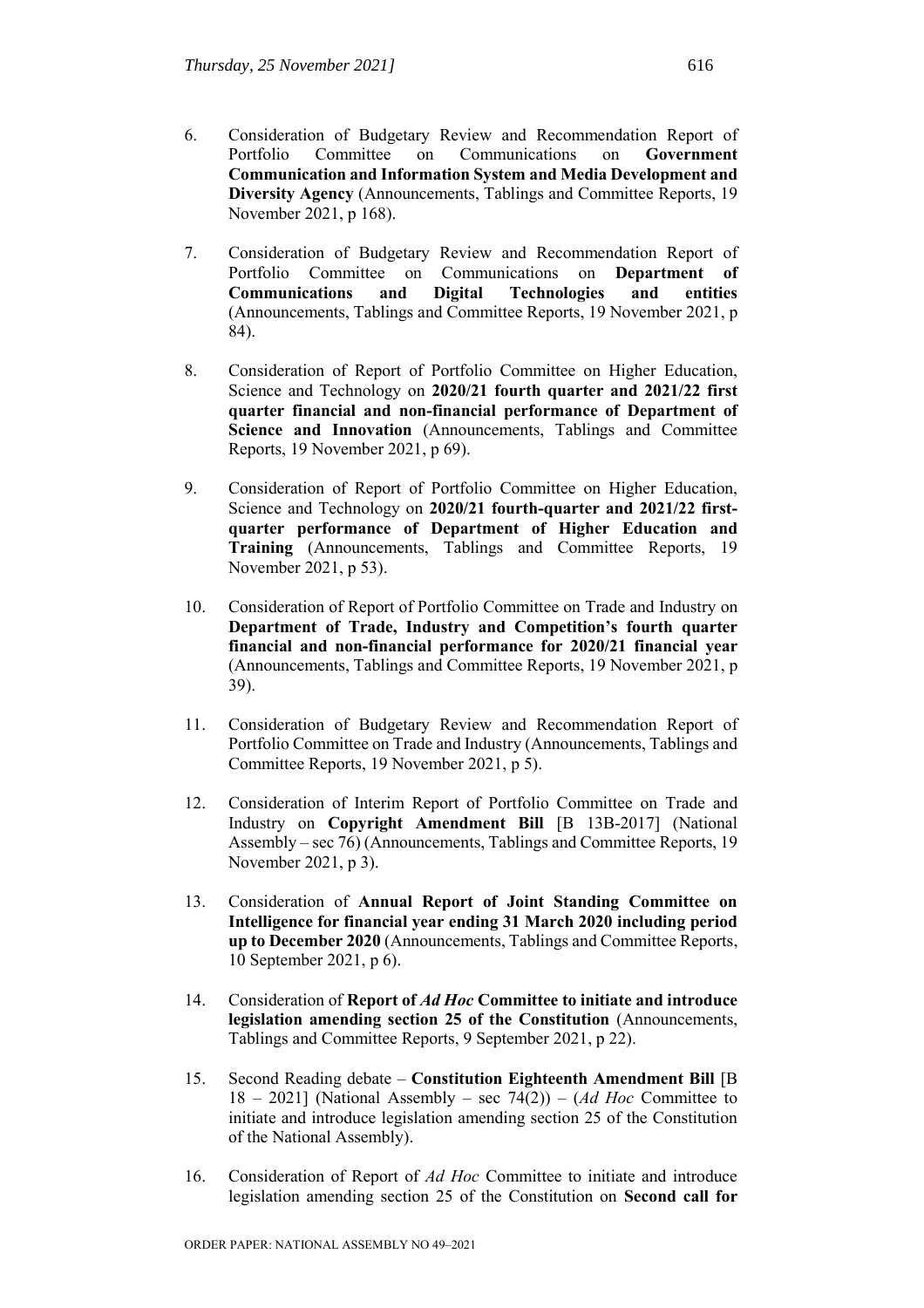**written submissions on revised Constitution Eighteenth Amendment Bill** (Announcements, Tablings and Committee Reports, 8 September 2021, p 4).

- 17. Consideration of Report of Portfolio Committee on Home Affairs on **Oversight visit to Government Printing Works** (Announcements, Tablings and Committee Reports, 26 August 2021, p 4).
- 18. Consideration of Report of Portfolio Committee on Public Service and Administration on **Ease of Doing Business Bill** [B 6 - 2021] (Announcements, Tablings and Committee Reports, 18 August 2021, p 4).
- 19. Second Reading debate **Ease of Doing Business Bill** [B 6 2021] (National Assembly – sec 75) – (Mr H C C Kruger, MP).
- 20. Consideration of Report of Portfolio Committee on Police on **Oversight visit to Central Firearm Registry (CFR) and Forensic Science Laboratory (FSL) Biology Section, Pretoria (Gauteng Province) on 15 May 2021** (Announcements, Tablings and Committee Reports, 5 August 2021, p 22).
- 21. Consideration of Report of Joint Committee on Ethics and Members' Interests on **2019 Register of Members' Interests: Late and nondisclosures, contravention of Code of Ethical Conduct and disclosure of Members' Interests** (Announcements, Tablings and Committee Reports, 7 June 2021, p 4).
- 22. Consideration of Report of Powers and Privileges Committee on **Allegations of conduct constituting contempt of Parliament by members of National Assembly during mini-plenary on Budget Vote 9: Public Enterprises on 11 July 2019 at E 249** (Announcements, Tablings and Committee Reports, 17 May 2021, p 79).
- 23. Consideration of Budgetary Review and Recommendation Report of Portfolio Committee on Human Settlements, Water and Sanitation on **Annual reports and financial statements of Department of Water and Sanitation and entities for 2019/20 financial year** (Announcements, Tablings and Committee Reports, 3 May 2021, p 6).
- 24. Consideration of Report of Portfolio Committee on Higher Education, Science and Technology on **National Student Financial Aid Scheme (NSFAS) 2019/20 financial and service delivery performance**  (Announcements, Tablings and Committee Reports, 18 March 2021, p 27).
- 25. Consideration of Report of Portfolio Committee on Higher Education, Science and Technology on **Oversight visit to Vaal University of Technology (VUT)** (Announcements, Tablings and Committee Reports, 18 March 2021, p 12).
- 26. Consideration of Report of Portfolio Committee on Trade and Industry on **Request by Minister of Trade, Industry and Competition to make recommendations on suitability of candidates for position of Chairperson of Board of National Lotteries Commission**  (Announcements, Tablings and Committee Reports, 17 March 2021, p 12).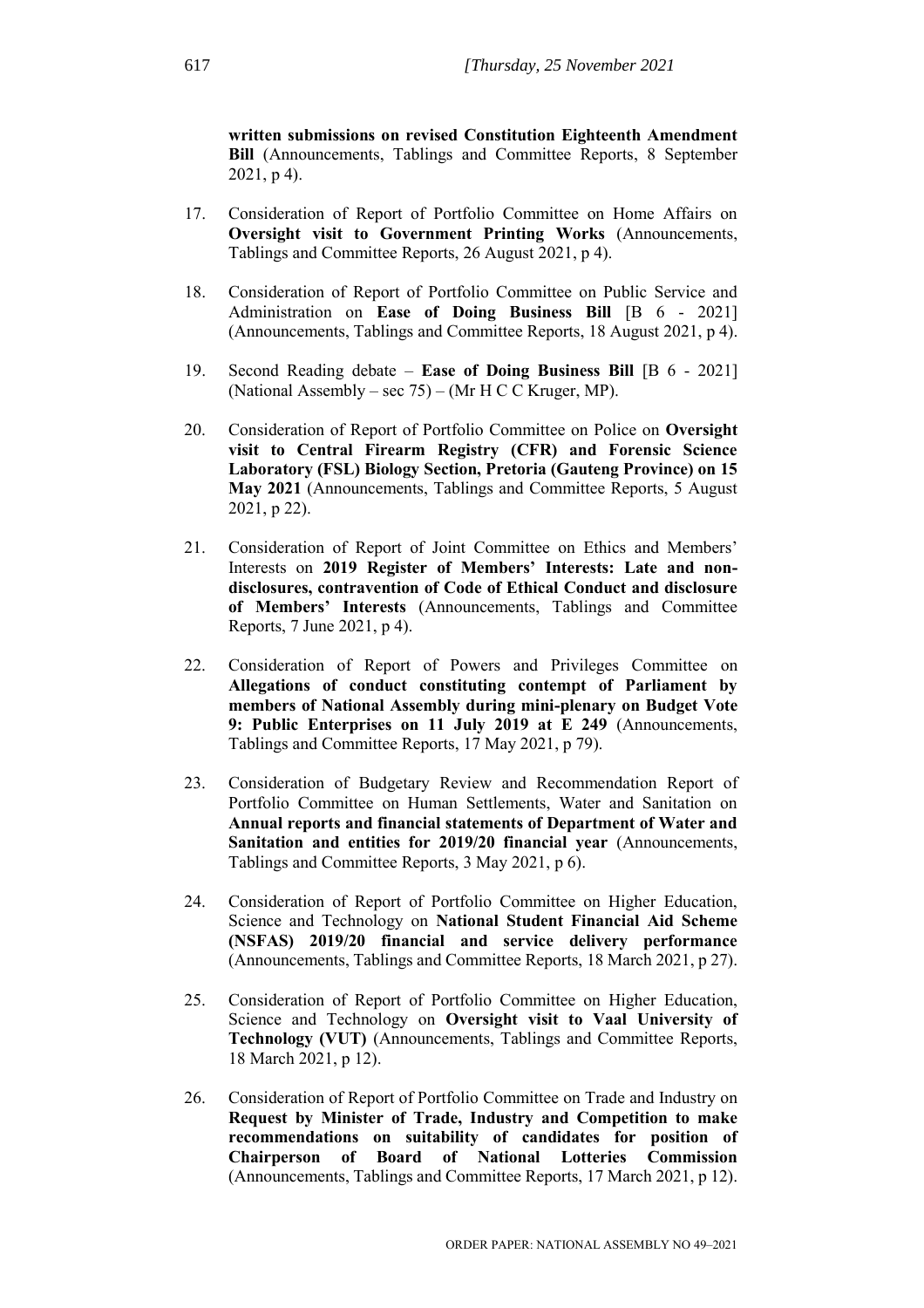- 27. Consideration of Report of Portfolio Committee on Health on **National Health Amendment Bill** [B 29 – 2018] (Announcement, Tablings and Committee Reports, 11 March 2021, p 31).
- 28. Second Reading debate **National Health Amendment Bill** [B 29 2018] (National Assembly – sec 76) – (Dr S S Thembekwayo, MP).
- 29. Consideration of Report of Portfolio Committee on Public Service and Administration on **First and second quarter performance of 2020/21 financial year for Budget vote 12: Statistics South Africa**  (Announcements, Tablings and Committee Reports, 24 February 2021, p 34).
- 30. Consideration of Report of Portfolio Committee on Public Service and Administration on **First and second quarter performance of 2020/21 financial year for Budget vote 9: Department of Planning, Monitoring and Evaluation and Brand South Africa** (Announcements, Tablings and Committee Reports, 24 February 2021, p 25).
- 31. Consideration of Report of Portfolio Committee on Public Service and Administration on **First and second quarter performance of 2020/21 financial year for Budget vote 7: National School of Government**  (Announcements, Tablings and Committee Reports, 24 February 2021, p 19).
- 32. Consideration of Report of Portfolio Committee on Public Service and Administration on **First and second quarter performance of 2020/21 financial year for Budget vote 10: Department of Public Service and Administration** (Announcements, Tablings and Committee Reports, 24 February 2021, p 11).
- 33. Consideration of Report of Portfolio Committee on Public Service and Administration on **First and second quarter performance of 2020/21 financial year for Budget vote 12: Public Service Commission**  (Announcements, Tablings and Committee Reports, 24 February 2021, p 5).
- 34. Consideration of Report of Portfolio Committee on Home Affairs on **Oversight visit to Beitbridge and Lebombo Ports of Entry in Limpopo and Mpumalanga Provinces, respectively** (Announcements, Tablings and Committee Reports, 27 January 2021, p 5).
- 35. Consideration of Report of Powers and Privileges Committee on **Allegations of conduct constituting contempt of Parliament by members of Economic Freedom Fighters during State-of-the-Nation Address on 13 February 2020** (Announcements, Tablings and Committee Reports, 11 December 2020, p 7).
- 36. Decision of Question on **Recommendation of candidate for appointment to Public Service Commission** (Report of Portfolio Committee on Public Service and Administration, see Announcements, Tablings and Committee Reports, 20 November 2019, p 3).

**\_\_\_\_\_\_\_\_\_\_\_\_\_\_\_\_\_**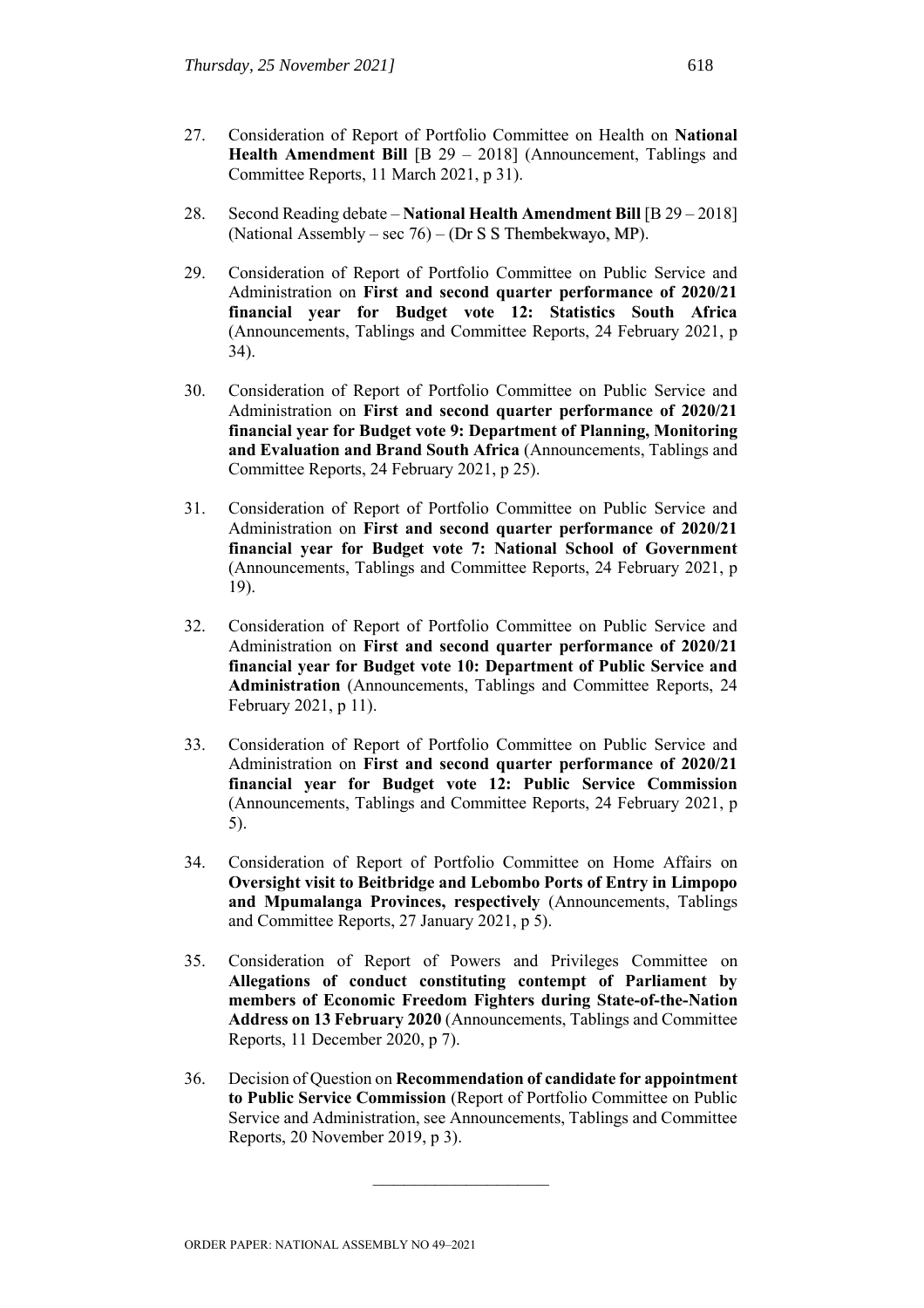#### **MOTIONS (Notice given previously):**

See p 347-350 (Ms T V B Mchunu, Mr M S F de Freitas, Mrs E N Ntlangwini, Mr G J Skosana, Mr M Hlengwa, Mr P A van Staden, Mr H G April, Mr W M Thring, Mr T B Mabhena, Mrs E N Ntlangwini, Ms N T Mkhatshwa, Mr A M Shaik Emam, Ms T V B Mchunu, Mr L M Ntshayisa, Ms J S Mananiso, Mr G K Y Cachalia, Mr M G E Hendricks, Mr H G April, Mrs E N Ntlangwini, Mr S N August) p 489-491 (Mr H G April, Dr L A Schreiber, Mrs M R Mohlala, Ms T S Masondo, Ms L L van der Merwe, Mr W W Wessels, Ms G K Tseke, Ms M E Sukers, Mr N L S Kwankwa, Mrs V van Dyk, Dr S S Thembekwayo, Ms F A Masiko, Mr X S Qayiso, Mr H G April, Ms H S Winkler, Mr M G E Hendricks, Ms L H Arries) p 518-519 (Ms P P Makhubele, Mr C Brink, Mrs Y N Yako, Ms E D Peters, Ms Z Majozi, Mr P A van Staden, Ms P N Abraham, Mr S N Swart, Mrs V van Dyk, Mrs L F Tito, Ms A S Zuma, Mr P M P Modise, Ms T V B Mchunu, Mr M S F de Freitas, Ms K D Mahlatsi, Mrs L F Tito).

#### **APPENDIXES**

**\_\_\_\_\_\_\_\_\_\_\_\_\_\_\_\_\_\_\_\_\_\_\_\_\_\_\_\_\_\_\_\_\_\_\_\_\_\_\_\_\_\_\_\_\_**

#### **PETITIONS REFERRED TO COMMITTEES**

- 1. **Petition from the residents of the City of Ekurhuleni, calling on the Assembly to investigate the chronic inadequate refuse removal services in their area (Ms H Ismail) –** (Portfolio Committee on Cooperative Governance and Traditional Affairs – National Assembly).
- 2. **Petition from the residents of Kokomeng and neighbouring villages, calling on the Assembly to investigate and prioritize the re-opening of the Kokomeng police station (Mr I S Seitlholo)** – (Portfolio Committee on Police – National Assembly).
- 3. **Petition from the residents of Bredell, Pomona, Brentwood Park and Glen Marais (ward 25), City of Ekurhuleni, calling on the Assembly to investigate the collapse of the reliable supply of electricity in their areas (Ms H Ismail) –** (Portfolio Committee on Cooperative Governance and Traditional Affairs – National Assembly).
- 4. **Petition from the residents of Actonville, Benoni, calling on the Assembly to investigate the high rentals paid by tenants of councilowned flats (Ms H Ismail)** – (Portfolio Committee on Human Settlements, Water and Sanitation – National Assembly).
- 5. **Petition from the residents of Germiston, Ekurhuleni, calling on the Assembly to investigate power outages in Germiston (Ms M Clarke)** – (Portfolio Committee on Cooperative Governance and Traditional Affairs - National Assembly).
- 6. **Petition from the farmers and the community of Tzaneen, Limpopo, represented by AGRI Letaba, calling on the Assembly to investigate severe electricity outages, power dips, low voltage and poor to no maintenance since 2016 as a result of the failure of the Greater**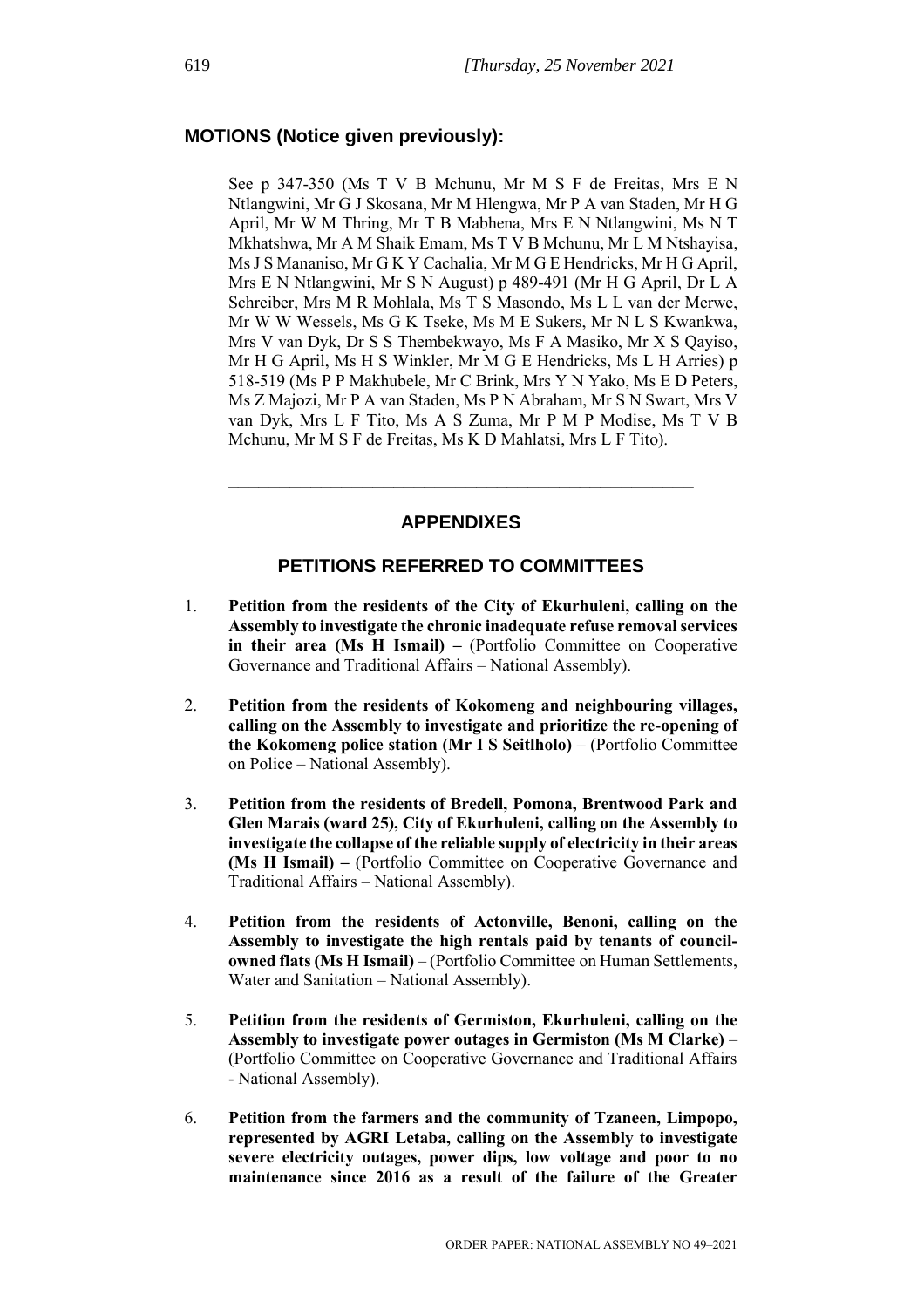**Tzaneen Municipality (Ms D van der Walt**) – (Portfolio Committee on Cooperative Governance and Traditional Affairs – National Assembly).

- 7. **Petition from the Uthukela Tourism, Hospitality and Associated Industries sector in KwaZulu-Natal calling on the Assembly to assist the sector in having all COVID-19 regulations affecting its operations lifted (Mr R A Lees)** – (Portfolio Committee on Cooperative Governance and Traditional Affairs – National Assembly).
- 8. **Petition from the residents of Banaero Park, Kempton Park, calling on the Assembly to urgently intervene and address the serious health risks residents of the City of Ekurhuleni are forced to endure on a daily basis due to raw sewage flowing into the wetlands, and that urgent infrastructure upgrades are needed to the current inadequate water infrastructure (Ms H Ismail)** – (Portfolio Committee on Human Settlements, Water and Sanitation – National Assembly).
- 9. **A petition from the residents of Alphen Park Farrarmere and surrounding suburbs in the City of Ekurhuleni, requesting the Assembly to investigate the failing sewer infrastructure that is causing spillage into the wetland which feeds Benoni lakes and dams (Ms H Ismail)** – (Portfolio Committee on Cooperative Governance and Traditional Affairs – National Assembly).
- 10. **A petition from the shack dwellers in Khayelitsha, Sub-council Ward 10, calling on the Assembly to investigate service delivery, better clean living conditions, access to water, toilets and better shelter in their area (Ms R M M Lesoma)** – (Portfolio Committee on Cooperative Governance and Traditional Affairs – National Assembly).
- 11. **A petition from the employees of Sundane projects, Mzanzi Broad Band, ACSS Telecoms, Folo Electricals and others, in which they request the Assembly to investigate why Telkom and OpenServe treat them unfairly and remain in deadlock with their companies (Mr H C C Kruger)** – (Portfolio Committee on Small Business Development – National Assembly).
- 12. **A petition from the residents of the Emalahleni Local Municipality, calling on the Assembly to investigate the persistent shortage of water in their area in the last ten years (Mr H C C Kruger)** – (Portfolio Committee on Cooperative Governance and Traditional Affairs – National Assembly).
- 13. **A petition from South African citizens living abroad, calling on the Assembly to investigate the long waiting period for them to renew their passports (Mr A C Roos)** – (Portfolio Committee on Home Affairs – National Assembly).
- 14. **A petition from the residents of Benoni (wards 23, 24, 27 and 28), calling on the Assembly to investigate the continuous power and water interruptions (Ms H Ismail) –** (Portfolio Committee on Cooperative Governance and Traditional Affairs – National Assembly).
- 15. **A petition from residents of Leondale, Germiston, Ekurhuleni, calling on the Assembly to investigate the provision of a police station or**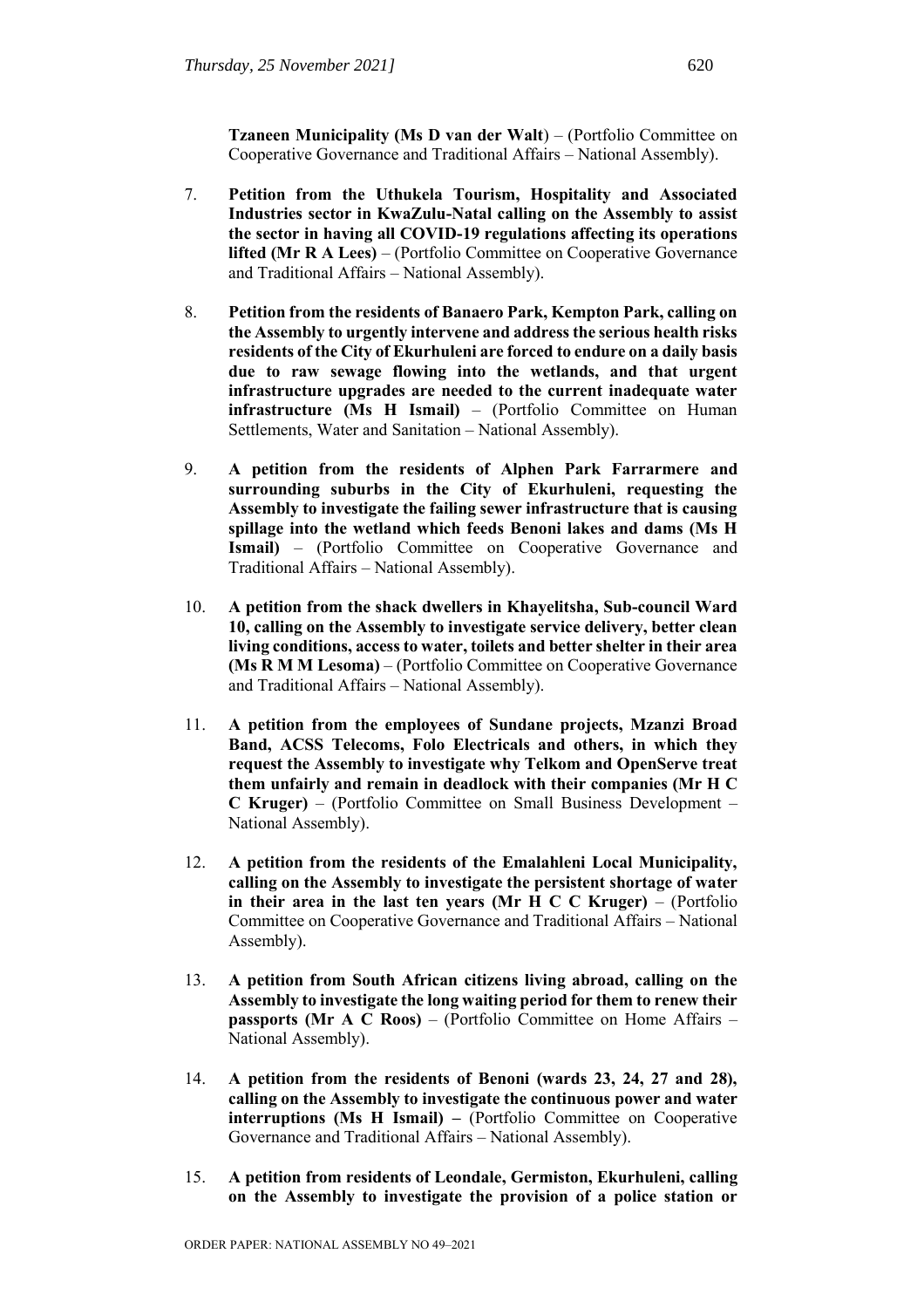**satellite police station to combat the high crime rate in their area (Ms M Clarke)** – (Portfolio Committee on Police – National Assembly).

- 16. **A petition from residents of Greater Taung, including Tlapeng, Motsweding and Matlapaneng, calling on the Assembly to investigate the construction of road D201 (Mr I S Seitlholo)** – (Portfolio Committee on Public Works and Infrastructure - – National Assembly).
- 17. **A petition from residents of Nomzamo, Orlando East, requesting the Assembly to investigate the lack of service delivery and electricity in their area (Mr T Mhlongo) -** (Portfolio Committee on Cooperative Governance and Traditional Affairs – National Assembly).
- 18. **A petition from residents of Ba-Ga Maidi (Matsheng, Kokomeng, Molelema etc) Greater Taung, North West province, calling on the Assembly to investigate the halting of the construction of road D206 (Mr I S Seitlholo)** – (Portfolio Committee on Public Works and Infrastructure– National Assembly).
- 19. **A petition from residents of Mpame and surrounding areas, Eastern Cape province, calling on the Assembly to investigate lack of electricity in their areas (Mr M G E Hendricks)** – (Portfolio Committee on Cooperative Governance and Traditional Affairs – National Assembly).
- 20. **A petition from residents of Diepkloof Zone 1, ward 26, Gauteng Province, calling on the Assembly to investigate the provision of electricity in their area (Mr T Mhlongo)** – (Portfolio Committee on Cooperative Governance and Traditional Affairs – National Assembly).
- 21. **A petition from residents of Diepkloof Zone 2, ward 28, Gauteng Province, calling on the Assembly to investigate the provision of electricity in their area (Mr T Mhlongo)** – (Portfolio Committee on Cooperative Governance and Traditional Affairs – National Assembly).
- 22. **A petition from the Post Office to Parliament Task Team and the Uyinene Mrwetyana Foundation, calling on the Assembly to establish the National Council on Gender-Based Violence and Femicide (Ms N K Sharif)** – (Portfolio Committee on Women, Youth and Persons with Disabilities – National Assembly).
- 23. **A petition from residents of Ukhahlamba Local Municipality, KwaZulu-Natal province, calling on the Assembly to investigate the state of roads in their communities (Mr R A Lees)** – (Portfolio Committee on Transport – National Assembly).
- 24. **A petition from residents of Tembisa, Gauteng province, calling on the Assembly to investigate the provision of proper and safe offices for the South African Social Security Agency in their area (Ms B S Masango)**  – (Portfolio Committee on Social Development – National Assembly).
- 25. **A petition from residents of Diepkloof Zone 5, ward 27, Gauteng province, calling on the Assembly to investigate the provision of electricity as an essential service during the Covid-19 pandemic (Mr T Mhlongo) –** (Portfolio Committee on Cooperative Governance and Traditional Affairs – National Assembly).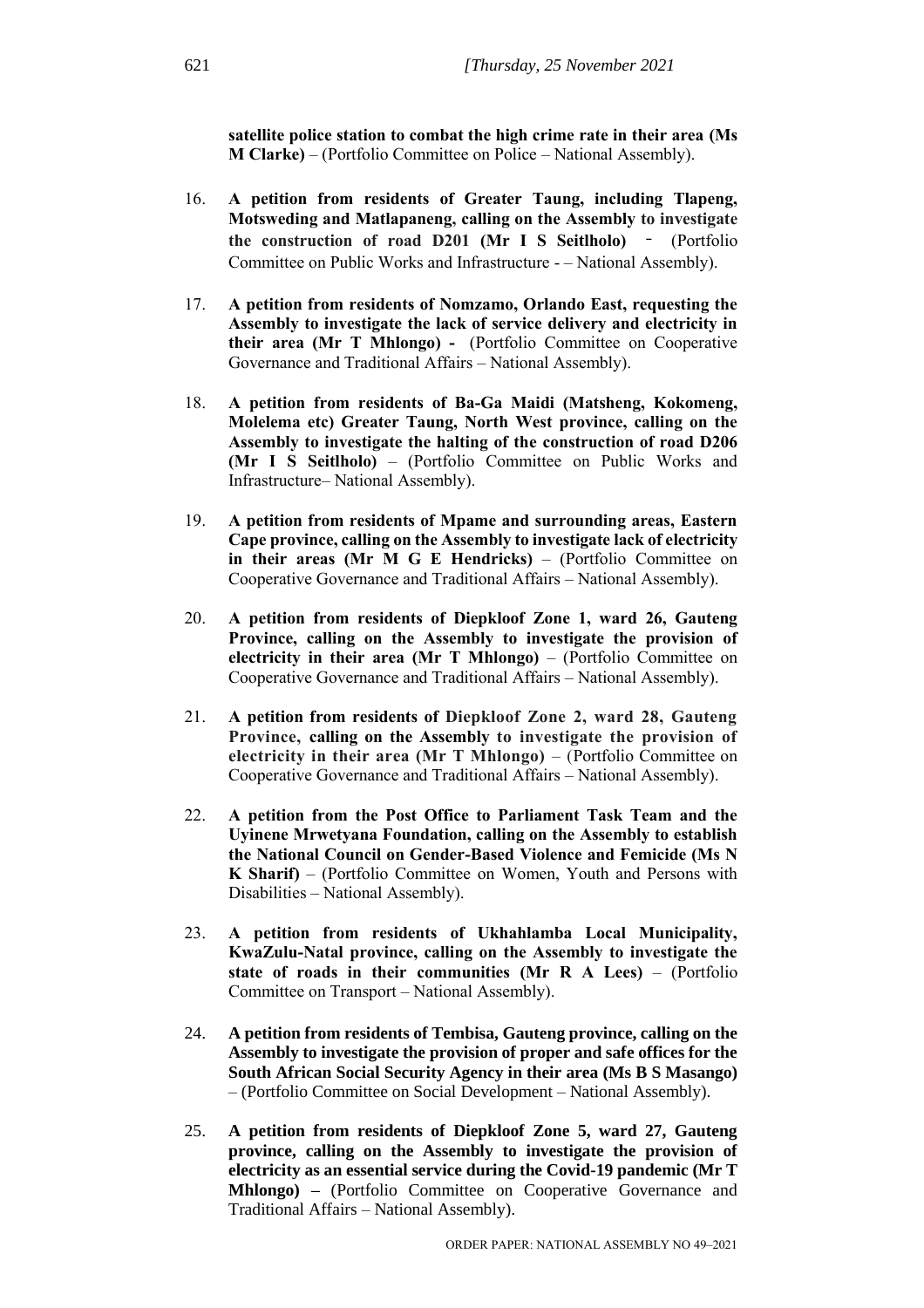# **BILLS REFERRED TO JOINT TAGGING MECHANISM (JTM)**

1. **Division of Revenue Amendment Bill** [B 19 - 2021] (National Assembly – proposed sec 76)

\_\_\_\_\_\_\_\_\_\_\_\_\_\_\_\_\_\_\_\_\_

2. **Adjustments Appropriation Bill** [B 20 – 2021] (National Assembly – proposed sec 77).

# **BILLS REFERRED TO COMMITTEES**

- 1. **Protection of State Information Bill** [B 6H 2010] (National Assembly – sec 75) and the President's reservations on the constitutionality of the Bill as submitted to him (Announcements, Tablings and Committee Reports, 12 June 2020, p 7) – (Portfolio Committee on Justice and Correctional Services – National Assembly).
- 2. **National Land Transport Amendment Bill** [B 7D 2016] (National Assembly – sec 76) and the President's reservations on the constitutionality of the Bill as submitted to him (Announcements, Tablings and Committee Reports, 21 September 2021, p 1) – (Portfolio Committee on Transport – National Assembly).
- 3. **Traditional Courts Bill** [B 1D 2017] (National Assembly sec 76) (Portfolio Committee on Justice and Correctional Services – National Assembly).
- 4. **Copyright Amendment Bill** [B 13B 2017] (National Assembly sec 76) – (Portfolio Committee on Trade and Industry – National Assembly) (*see*  Minutes of Proceedings of National Assembly of 1 June 2021, item 6 (42<sup>nd</sup>) Order)).
- 5. **National Environmental Management Laws Amendment Bill** [B 14D 2017] (National Assembly – sec 76) – (Select Committee on Land Reform, Environment, Mineral Resources and Energy – National Council of Provinces).
- 6. **Performers' Protection Amendment Bill** [B 24B 2016] (National Assembly – sec  $76$ ) – (Portfolio Committee on Trade and Industry – National Assembly) (*see* Minutes of Proceedings of National Assembly of 1 June 2021, item 6 (43rd Order)).
- 7. **International Crimes Bill** [B 37 2017] (National Assembly sec 75) (Portfolio Committee on Justice and Correctional Services – National Assembly).
- 8. **Prevention of Hate Crimes and Hate Speech Bill** [B 9 2018] (National Assembly – sec  $75$ ) – (Portfolio Committee on Justice and Correctional Services – National Assembly).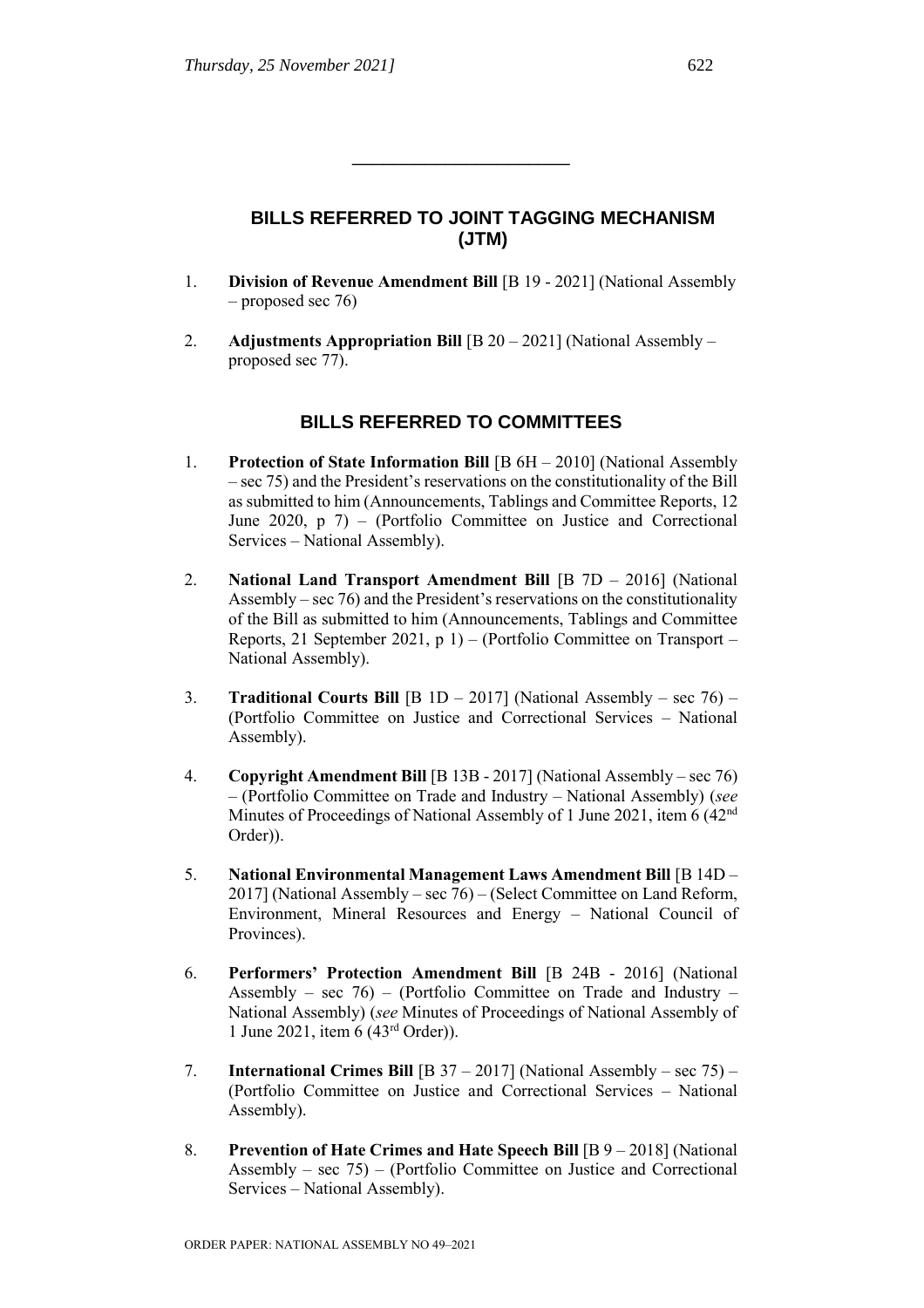- 9. **State Liability Amendment Bill** [B 16 2018] (National Assembly sec 75) – (Portfolio Committee on Justice and Correctional Services – National Assembly).
- 10. **South African Reserve Bank Bill** [B 26 2018] (National Assembly sec 75) – (Standing Committee on Finance – National Assembly).
- 11. **Public Finance Management Amendment Bill** [B 41 2018] (National Assembly – sec  $76$ ) – (Standing Committee on Finance – National Assembly).
- 12. **Civil Aviation Amendment Bill** [B 44B 2018] (National Assembly sec 75) – (Select Committee on Transport, Public Service and Administration, Public Works and Infrastructure – National Council of Provinces).
- 13. **National Health Insurance Bill** [B 11 2019] (National Assembly sec 76) – (Portfolio Committee on Health – National Assembly).
- 14. **Economic Regulation of Transport Bill** [B 1 2020] (National Assembly– sec 76) – (Portfolio Committee on Transport – National Assembly).
- 15. **National Road Traffic Amendment Bill** [B 7 2020] (National Assembly – sec 76) – (Portfolio Committee on Transport – National Assembly).
- 16. **Transport Appeal Tribunal Amendment Bill** [B 8 2020] (National Assembly – sec  $76$ ) – (Portfolio Committee on Transport – National Assembly).
- 17. **Public Finance Management Amendment Bill** [B 13 2020] (National Assembly – sec  $76$ ) – (Standing Committee on Finance - National Assembly).
- 18. **Employment Equity Amendment Bill** [B 14B 2020] (National Assembly – sec 75) – (Select Committee on Trade and Industry, Economic Development, Small Business Development, Tourism, Employment and Labour – National Council of Provinces).
- 19. **Financial Sector Laws Amendment Bill** [B 15B 2020] (National Assembly – sec 75) – (Select Committee on Finance - National Council of Provinces).
- 20. **Children's Amendment Bill** [B 18 2020] (National Assembly sec 76) – (Portfolio Committee on Social Development – National Assembly).
- 21. **Cannabis for Private Purposes Bill** [B 19 2020] (National Assembly sec 75) – (Portfolio Committee on Justice and Correctional Services **–** National Assembly).
- 22. **Compensation for Occupational Injuries and Diseases Amendment Bill** [B 21B - 2020] (National Assembly – sec 75) – (Select Committee on Trade and Industry, Economic Development, Small Business Development, Tourism, Employment and Labour – National Council of Provinces).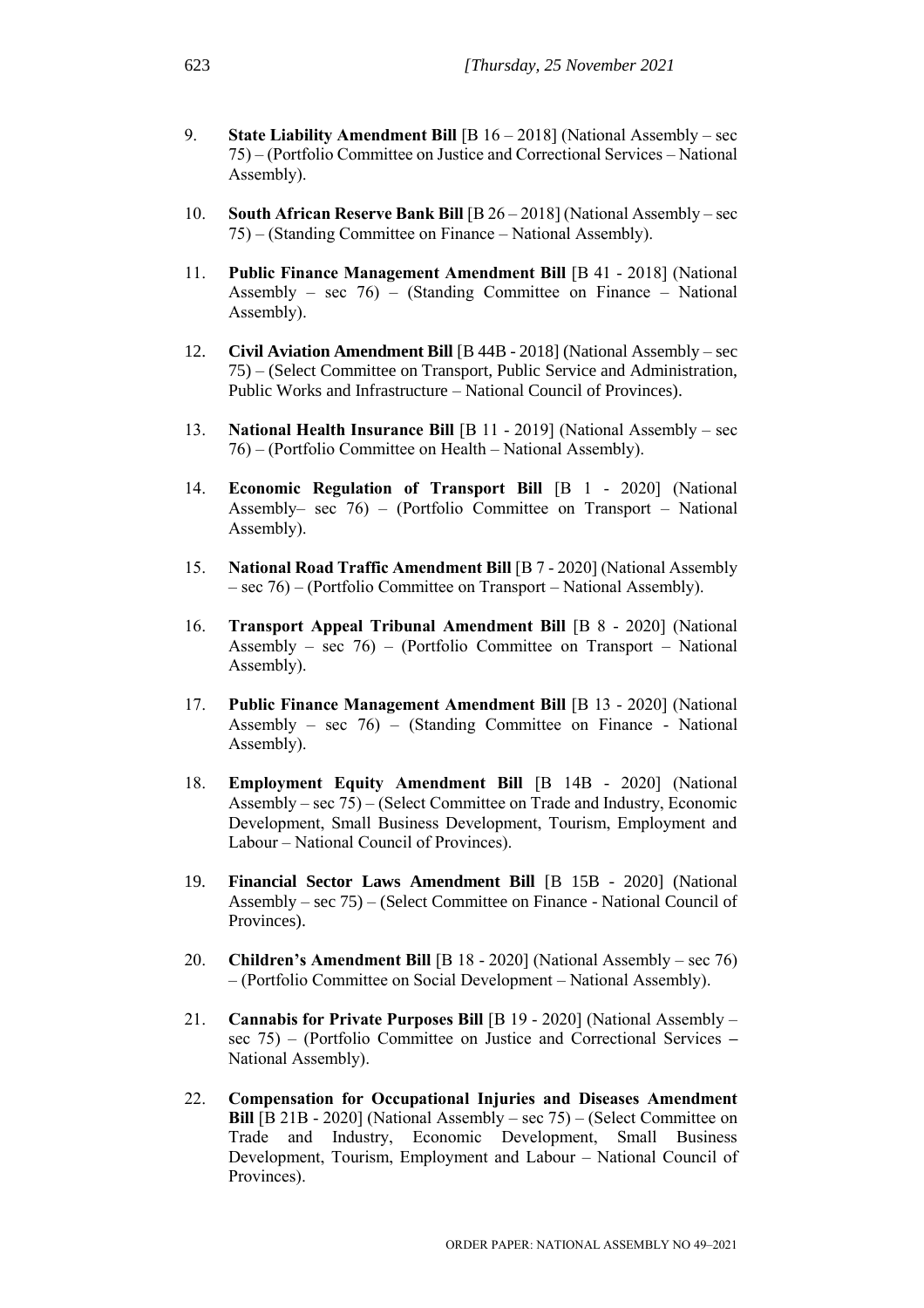- 23. **Expropriation Bill** [B 23 2020] (National Assembly sec 76) (Portfolio Committee on Public Works and Infrastructure **–** National Assembly) [Referred to National House of Traditional Leaders on 6 November 2020].
- 24. **Fund-raising Amendment Bill** [B 29 2020] (National Assembly sec 76) – (Portfolio Committee on Social Development – National Assembly).
- 25. **Pension Funds Amendment Bill** [B 30 2020] (National Assembly sec 75) – (Standing Committee on Finance – National Assembly).
- 26. **Sectional Titles Amendment Bill** [B 31B 2020] (National Assembly sec 75) – (Select Committee on Land Reform, Environment, Mineral Resources and Energy – National Council of Provinces).
- 27. **Agricultural Produce Agents Amendment Bill** [B 33 2020] (National Assembly – sec 76) – (Portfolio Committee on Agriculture, Land Reform and Rural Development – National Assembly).
- 28. **Electoral Laws Second Amendment Bill** [B 34 2020] (National Assembly – sec 75) – (Portfolio Committee on Home Affairs – National Assembly).
- 29. **Animals Protection Amendment Bill** [B 1 2021] (National Assembly sec 76) – (Portfolio Committee on Agriculture, Land Reform and Rural Development – National Assembly).
- 30. **Disaster Management Amendment Bill** [B 2 2021] (National Assembly – sec 76) – (Portfolio Committee on Cooperative Governance and Traditional Affairs – National Assembly) [Referred to National House of Traditional Leaders on 4 March 2021].
- 31. **Railway Safety Bill** [B 7 2021] (National Assembly sec 76) (Portfolio Committee on Transport **-** National Assembly).
- 32. **Preservation and Development of Agricultural Land Bill** [B 8 2021] (National Assembly – sec 76) – (Portfolio Committee on Agriculture, Land Reform and Rural Development – National Assembly).
- 33. **Gas Amendment Bill** [B 9 2021] (National Assembly sec 76) (Portfolio Committee on Mineral Resources and Energy – National Assembly).
- 34. **Housing Consumer Protection Bill** [B10 2021] (National Assembly sec 76) – (Portfolio Committee on Human Settlements, Water and Sanitation – National Assembly).
- 35. **Land Court Bill** [B 11 2021] (National Assembly sec 75) (Portfolio Committee on Justice and Correctional Services **–** National Assembly) [Referred to National House of Traditional Leaders on 18 June 2021].
- 36. **Upstream Petroleum Resources Development Bill** [B 13 2021] (National Assembly – sec 76) – (Portfolio Committee on Mineral Resources and Energy – National Assembly) [Referred to National House of Traditional and Khoi-San Leaders on 18 August 2021].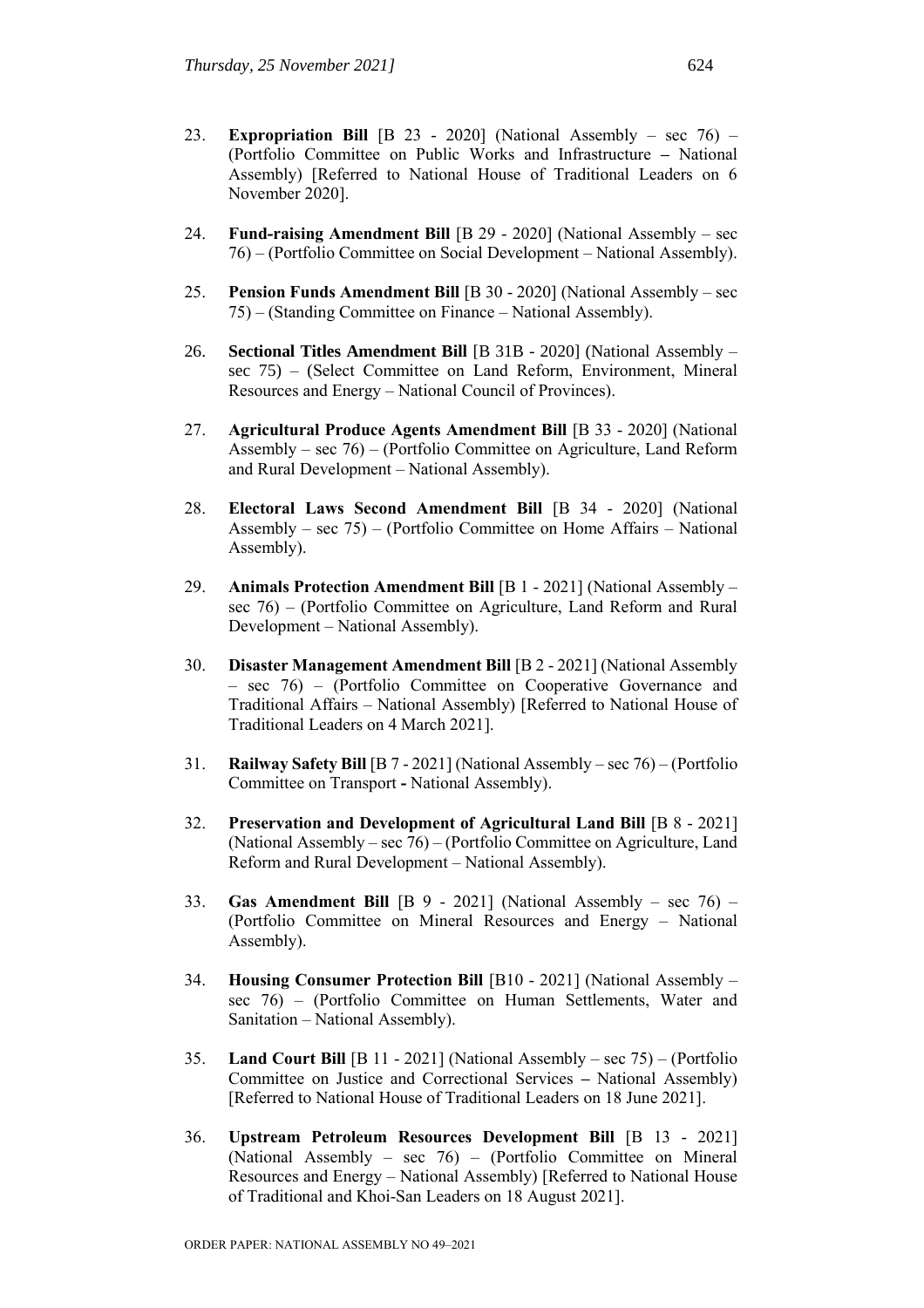- 37. **Plant Health (Phytosanitary) Bill** [B 14 2021] (National Assembly sec 76) – (Portfolio Committee on Agriculture, Land Reform and Rural Development - National Assembly).
- 38. **Agricultural Product Standards Amendment Bill** [B 15 2021] (National Assembly – sec 76) – (Portfolio Committee on Agriculture, Land Reform and Rural Development - National Assembly).
- 39. **Public Administration Laws General Amendment Bill** [B 16 2021] (National Assembly – sec 76) – (Portfolio Committee on Public Service and Administration – National Assembly).
- 40. **Division of Revenue Amendment Bill** [B 19 2021] (National Assembly – proposed sec 76) – (Standing Committee on Appropriations – National Assembly).
- 41. **Adjustments Appropriation Bill** [B 20 2021] (National Assembly proposed sec 77) – (Standing Committee on Appropriations – National Assembly).
- 42. **Rates and Monetary Amounts and Amendment of Revenue Laws Bill**  [B 21 – 2021] (National Assembly – proposed sec 77) – (Standing Committee on Finance – National Assembly).
- 43. **Taxation Laws Amendment Bill** [B 22 2021] (National Assembly proposed sec 77) – (Standing Committee on Finance – National Assembly).
- 44. **Tax Administration Laws Amendment Bill** [B 23 2021] (National Assembly – proposed sec 75) – (Standing Committee on Finance – National Assembly).

#### **BILLS RETURNED TO ASSEMBLY FOR CONSIDERATION OF PRESIDENT'S RESERVATIONS**

- 1. **Protection of State Information Bill** [B 6H 2010] (National Assembly  $-$  sec 75).
- 2. **Performers' Protection Amendment Bill** [B 24B 2016] (National Assembly – sec  $75$ ).
- 3. **Copyright Amendment Bill** [B 13B 2017] (National Assembly sec 75).
- 4. **National Land Transport Amendment Bill** [B 7D 2016] (National Assembly – sec 76).

## **BILLS AMENDED AND PASSED BY NATIONAL COUNCIL OF PROVINCES AND RETURNED TO NATIONAL ASSEMBLY FOR CONCURRENCE**

1. **Traditional Courts Bill** [B 1D – 2017] (National Assembly – sec 76).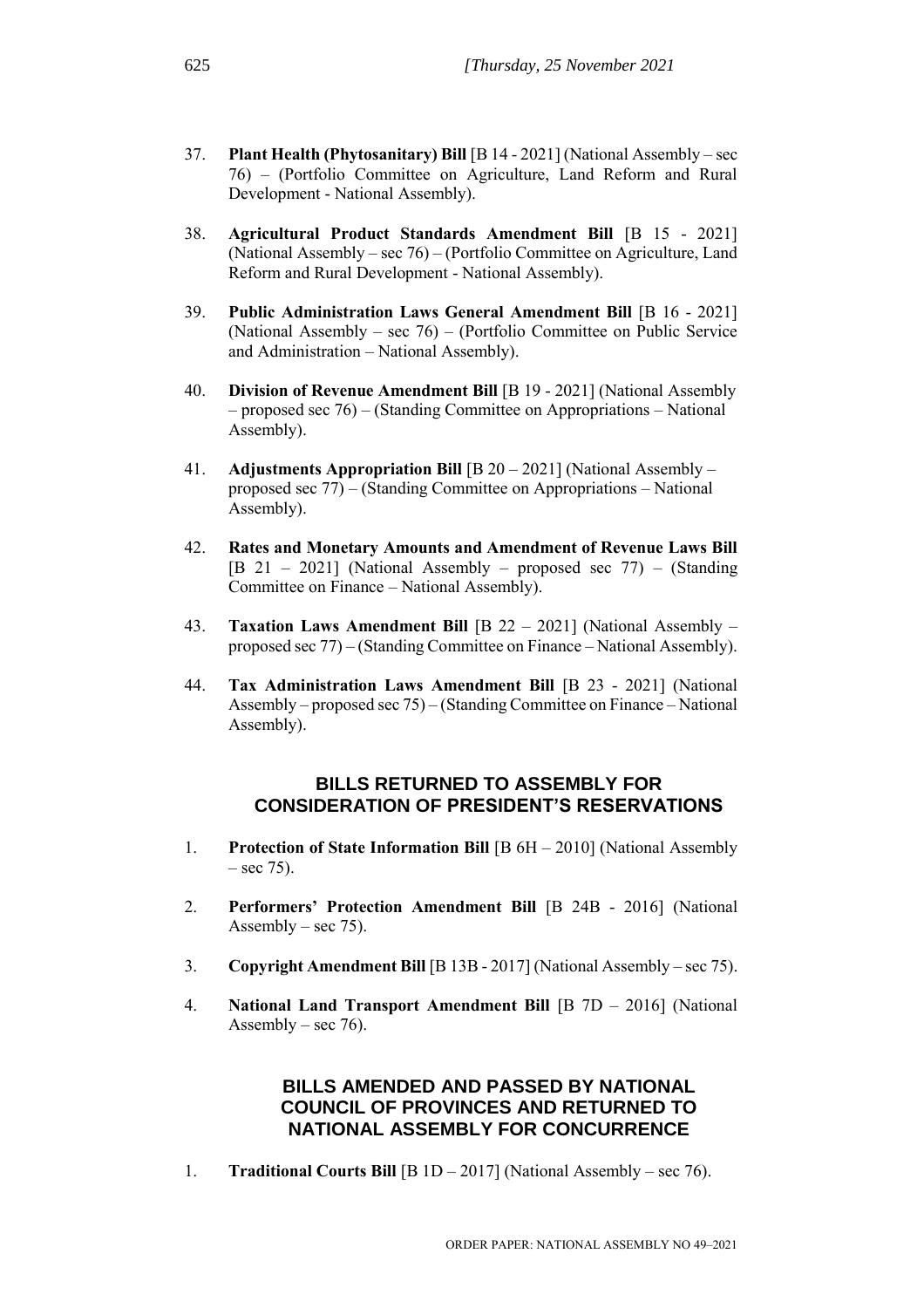# **BILLS PASSED BY NATIONAL ASSEMBLY AND TRANSMITTED TO NATIONAL COUNCIL OF PROVINCES FOR CONCURRENCE**

- 1. **National Forests Amendment Bill** [B 11D 2016] (National Assembly sec 76).
- 2. **National Environmental Management Laws Amendment Bill** [B 14D 2017] (National Assembly – sec 76).
- 3. **National Gambling Amendment Bill** [B 27B 2018] (National Assembly  $-$  sec 76).
- 4. **Civil Aviation Amendment Bill** [B 44B 2018] (National Assembly sec 75).
- 5. **Local Government: Municipal Systems Amendment Bill** [B 2D 2019] (National Assembly – sec 76).
- 6. **Employment Equity Amendment Bill** [B 14B 2020] (National Assembly – sec  $75$ ).
- 7. **Financial Sector Laws Amendment Bill** [B 15B 2020] (National Assembly – sec  $75$ ).
- 8. **Compensation for Occupational Injuries and Diseases Amendment Bill** [B 21B - 2020] (National Assembly – sec 75).
- 9. **Sectional Titles Amendment Bill** [B 31B 2020] (National Assembly sec 75).

\_\_\_\_\_\_\_\_\_\_\_\_\_\_\_\_\_\_\_\_\_\_\_\_\_\_\_\_\_\_\_

## **INTERNATIONAL AGREEMENTS**

- 1. **Ratification of the Agreement between the Government of the Republic of India, the Government of the Federative Republic of Brazil and the Government of the Republic of South Africa on the IBSA Fund for the Alleviation of Poverty and Hunger (signed 17 October 2017)** (Tabled on 18 October 2019) (NA: Referred to Portfolio Committee on International Relations and Cooperation on 22 October 2019) (NCOP: Referred to Select Committee on Security and Justice on 24 October 2019).
- 2. **African Charter on Statistics** (Tabled on 5 March 2020) (NA: Referred to Portfolio Committee on Public Service and Administration on 9 March 2020) (NCOP: Referred to Select Committee on Security and Justice on 2 December 2020).
- 3. **Accession to the Treaty of Amity and Cooperation (TAC) in South East Asia by the Republic of South Africa** (Tabled on 7 October 2020) (NA: Referred to Portfolio Committee on International Relations and Cooperation on 9 October 2020).